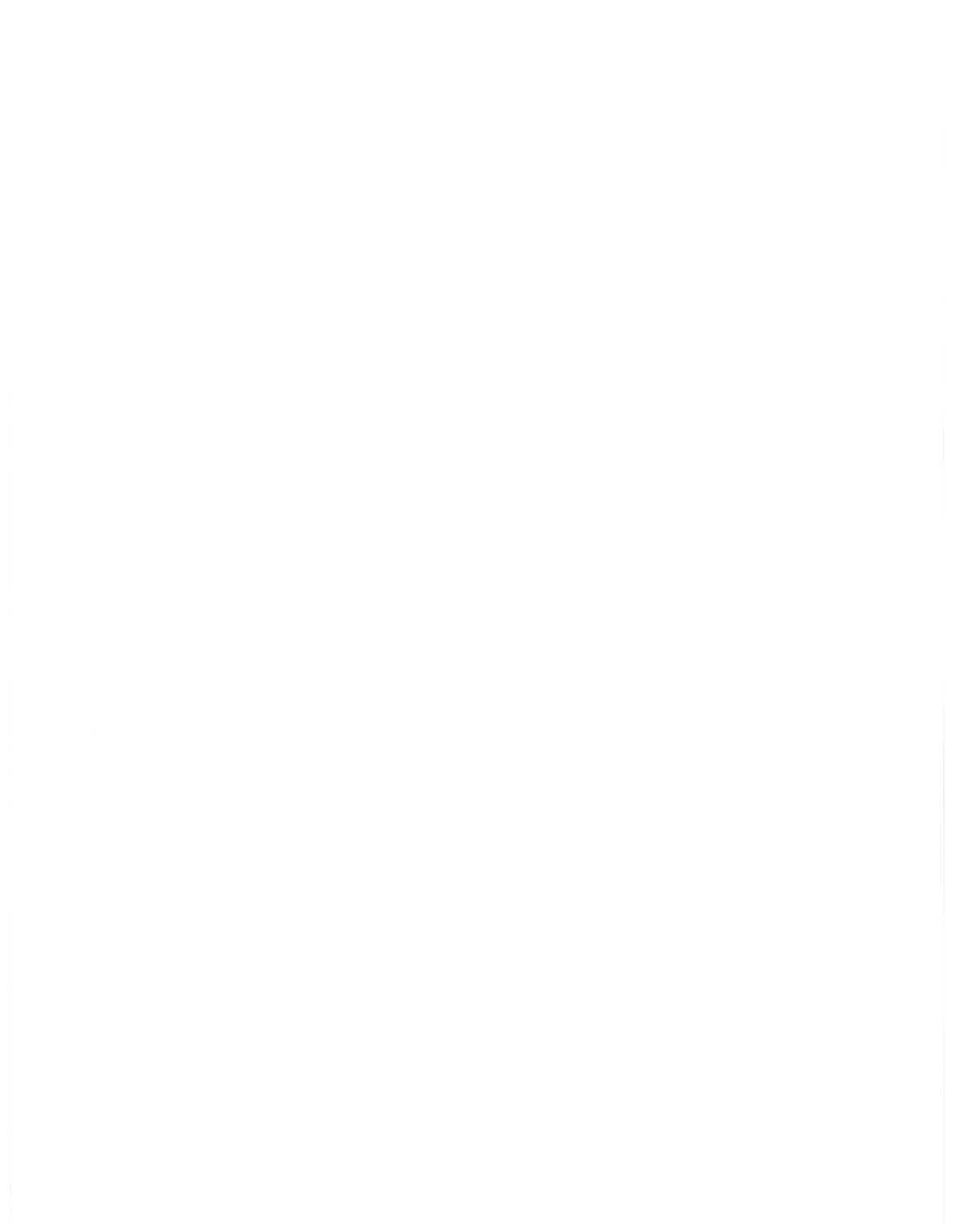$\sim$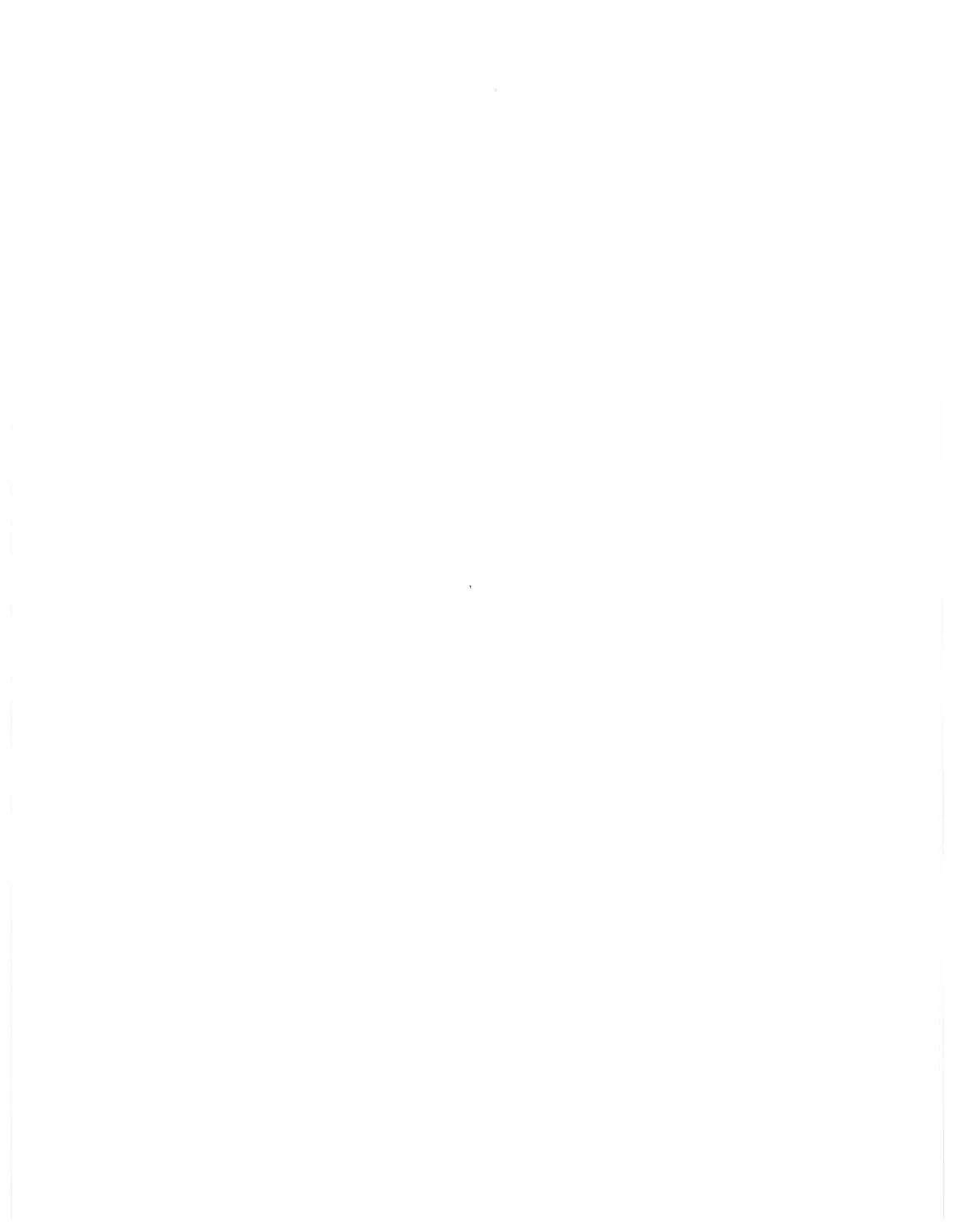## TABLE OF CONTENTS

| $Common concentration 5$ |  |
|--------------------------|--|
|                          |  |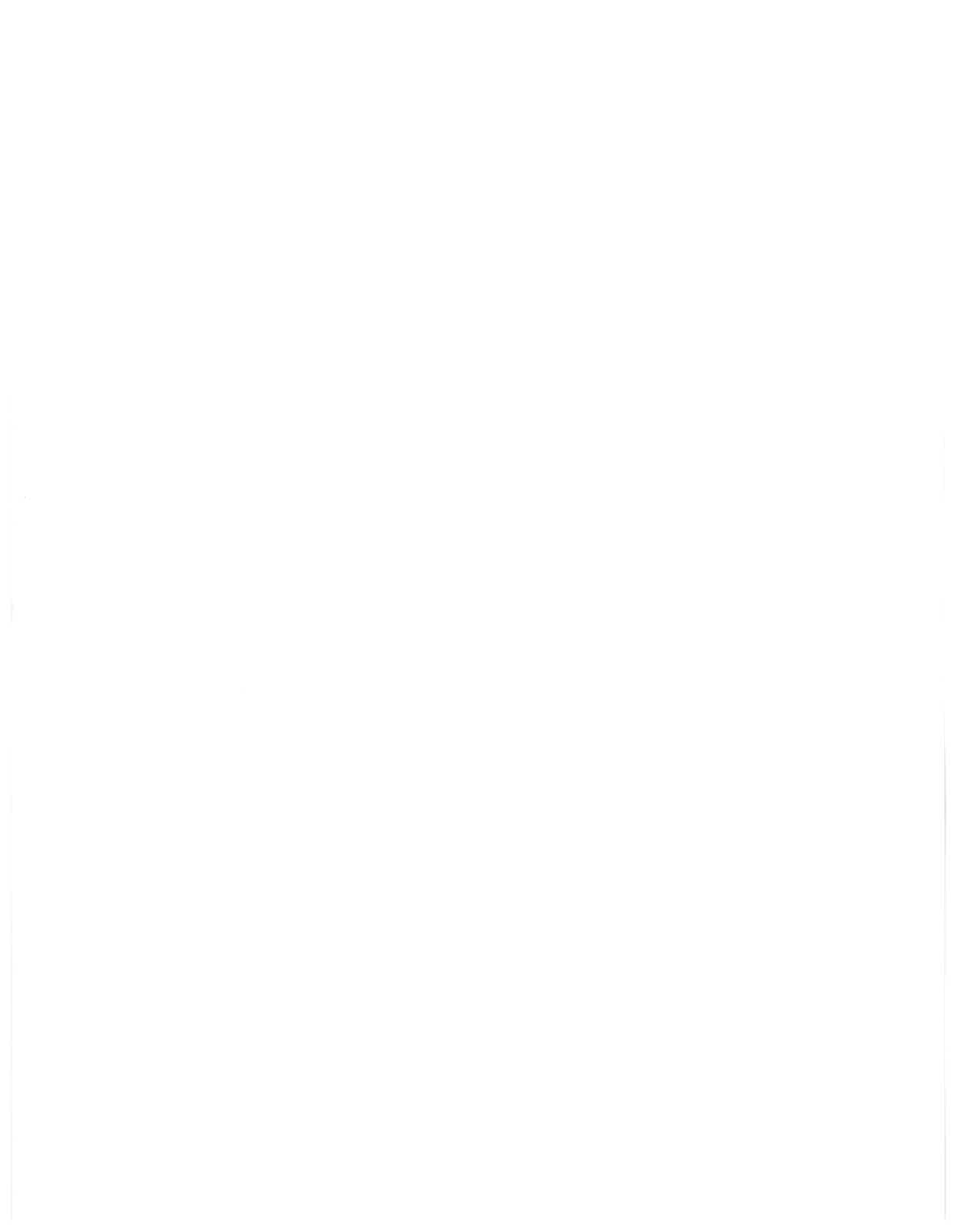## PART 1 - INTRODUCTORY PROVISIONS

#### Short title

1.1 This Act may be cited as the Annual Budget Act, 2022-2023.

#### Executive oversight

1.2 The treasurer of Council is responsible for the executive oversight of this Act.

## Adoption of annual budget

1.3 The annual budget attached as Schedule 1 is adopted for the 2022-2023 fiscal year.

#### **Commencement**

1.4 This Act comes into force on the date it is enacted.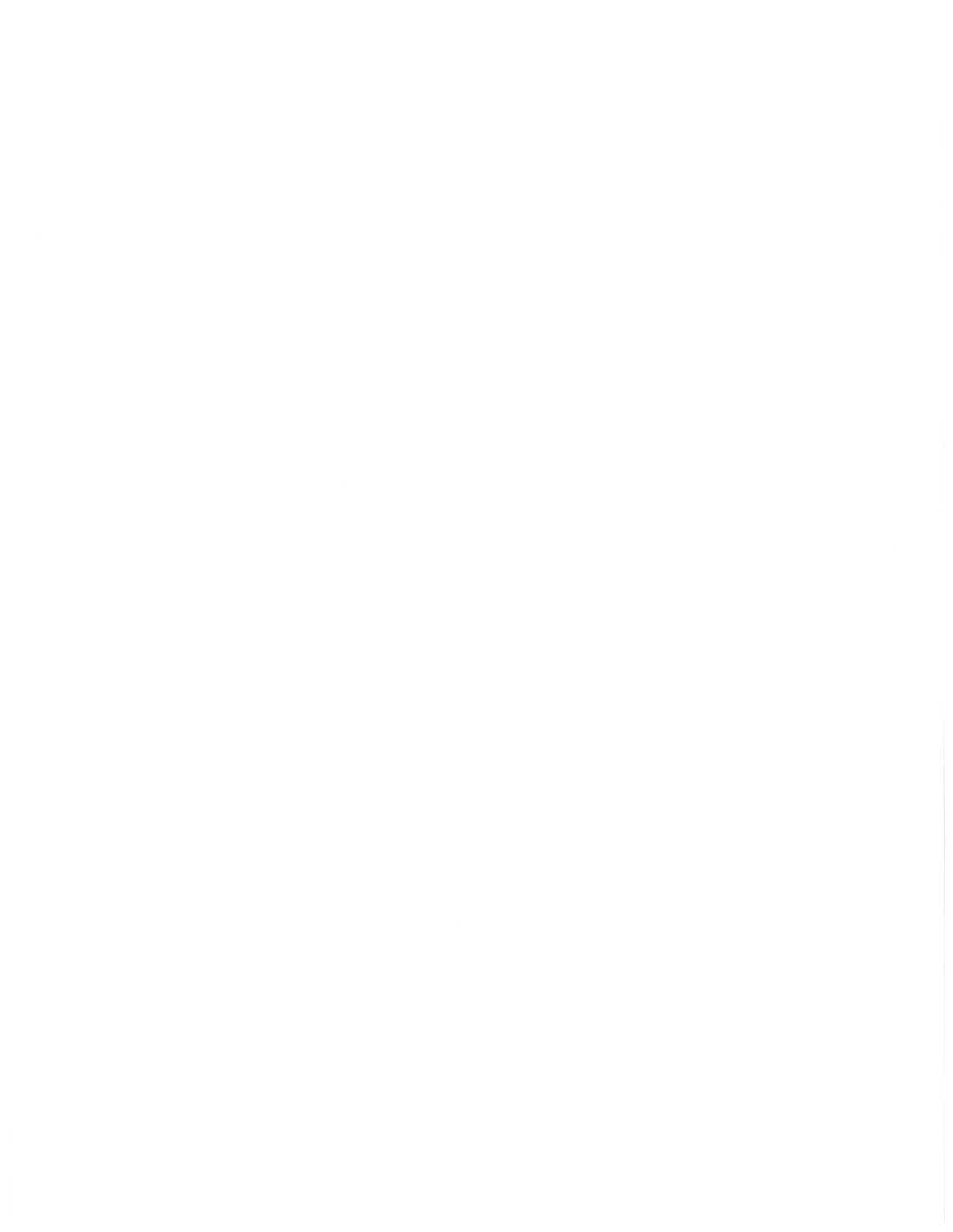$\langle \bar{q} \rangle$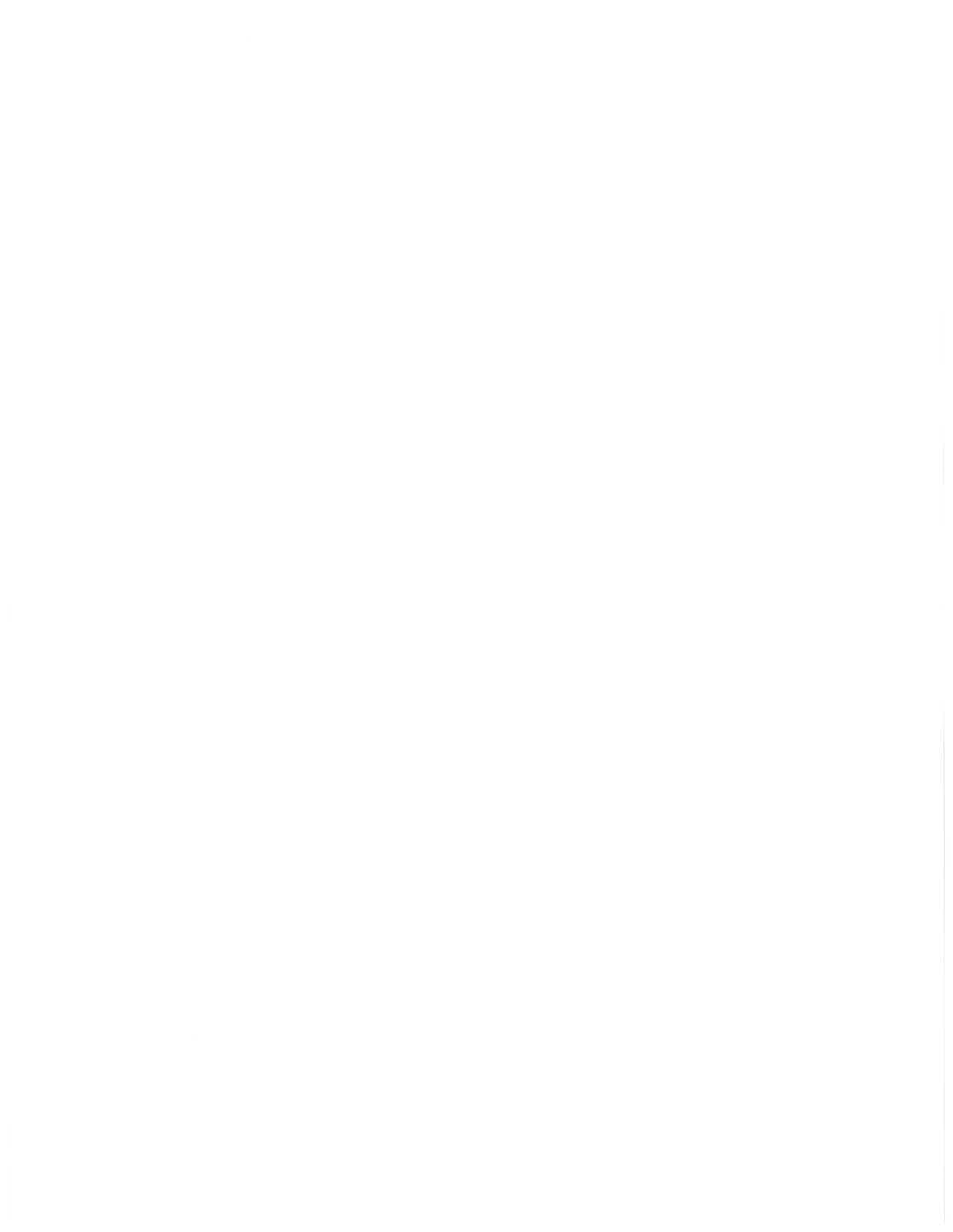## SCHEDULE 1 - ANNUAL BUDGET FOR THE UCHUCKLESAHT TRIBE FOR THE 2022-2023 FISCAL YEAR

### **Uchucklesaht Tribe Government** Three Year Financial Plan April 1, 2022

| Dep        | <b>Description</b>                   | 2022/2023      | 2023/2024     | 2024/2025      |
|------------|--------------------------------------|----------------|---------------|----------------|
|            |                                      |                |               |                |
|            | <b>Revenues</b>                      |                |               |                |
| 100        | Administration                       | (2,077,991)    | (1,691,399)   | (1, 734, 379)  |
| 150        | Chief and Council                    | (338, 635)     | (353, 591)    | (358, 683)     |
| 160        | Elections                            | (3,000)        | (25,000)      | (3,000)        |
| 170        | Peoples Assembly                     | (18, 500)      | (18,500)      | (18, 500)      |
| 180        | Citizenship & Enrollment             | (8, 439)       | (8,607)       | (8,780)        |
| 200        | Education                            | (197, 493)     | (199, 777)    | (202, 110)     |
| 201        | Post Secondary                       | (433, 396)     | (434, 983)    | (436, 603)     |
| 205        | Uchucklesaht Marine Transportation   | (330, 071)     | (330, 817)    | (334, 579)     |
| 215        | <b>FNESC</b>                         | (25,000)       | (25,000)      | (25,000)       |
| 300        | Health                               | (898, 899)     | (901, 573)    | (904, 315)     |
| 301        | Nursing                              | (148, 937)     | (151, 016)    | (153, 136)     |
| 310        | Social Development                   | (241, 908)     | (243, 963)    | (246, 067)     |
| 320        | Family & Child Services              | (346.012)      | (347, 696)    | (349.417)      |
| 330        | <b>Medical Travel</b>                | (102, 724)     | (103, 379)    | (104, 046)     |
| 340        | Culture & Heritage                   | (481, 097)     | (474, 581)    | (478, 142)     |
| 400        | Village Operation & Maintenance      | (330, 929)     | (333, 240)    | (335, 598)     |
| 410        | Water Sampling                       | (19,000)       | (19,000)      | (19,000)       |
| 430        | Rentals                              | (129, 839)     | 130,739       | (131, 659)     |
| 500        | <b>Treaty Right Fisheries</b>        | (399, 470)     | (392, 880)    | (396, 374)     |
| 510        | <b>Aquiculture Operations</b>        | (43, 771)      | (44, 523)     | (45, 293)      |
|            | SSI Initiative                       | (854, 503)     |               |                |
| 515<br>520 | Community Garden                     | (75, 829)      | (74, 829)     | (74, 829)      |
|            | Wildlife Management                  | (89, 405)      | (91, 273)     | (92, 674)      |
| 550<br>600 | Economic Development                 | (717, 491)     | (296, 026)    | (283, 308)     |
| 620        | Forestry.                            | (200, 000)     | (200, 000)    | (200, 000)     |
| 630        | Resource Revenue Sharing             | (850,000)      | (900, 000)    | (900, 000)     |
|            | Land Use Planning                    | (106, 005)     | (97, 031)     | (93, 082)      |
| 700<br>710 | <b>Emergency Response Planning</b>   | (61, 505)      | (62, 531)     | (63, 582)      |
|            | Settlement Trust                     | (270,000)      | (270, 000)    | (270,000)      |
| 800<br>810 | Implementation Funds Invested        |                |               |                |
| 820        | Implementation Activities - On Going | (622, 945)     | 531,564)      | (532, 195)     |
| 830        | Capital Asset/Operating Reserve      |                |               |                |
| 840        | <b>GAP Closing</b>                   | (11, 318, 741) | (988, 283)    | 1,929,838)     |
| 990        | Capital Amortization                 | (159, 933)     | (222, 798)    | (222, 798)     |
|            | <b>Total Revenues</b>                | (21, 901, 468) | (9, 964, 599) | (10, 946, 986) |